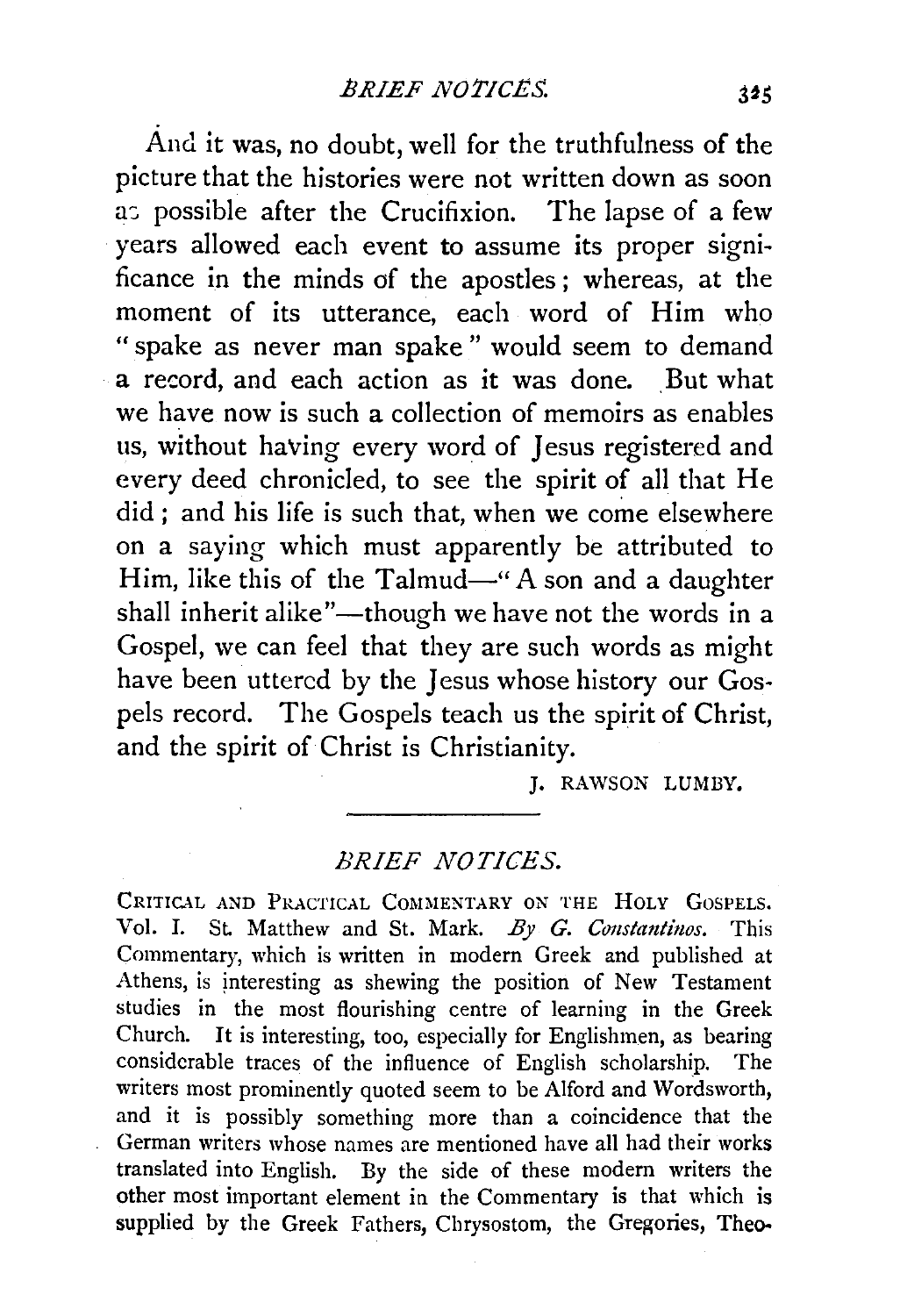phylact, and Euthymius Zigabenus. The quotations are generally well selected, and have the merit of being not too long. The same merit attaches to the Commentary as a whole, which certainly makes good its claims to be considered "practical." With no very profound thought or profound learning, and in some respects with a regrettable amount of inaccuracy, it is yet always clear, readable, and intelligent-if at times, as it seems to us, somewhat naïve. The work has suffered rather from its slightness. Thus a chronological table is given, but nothing is said as to the grounds on which the chronology is based. Not that there would have been much reason to complain of this, if it had been hinted that other chronological systems were possible. As it is, we have stated with dogmatic positiveness a system which is improbable in itseif and opposed to the best authorities. Another portion of the work that is especially faulty is that which relates to the Greek text of the Gospels. We gather from the Preface that the text adopted is that of the Codex Alexandrinus, an unfortunate and unnecessary choice, considering that the Vatican and Sinaitic MSS. were equally accessible. It does not appear what has been done for the first twenty-four chapters of St. Matthew's Gospel, where the Alexandrine MS. is wanting. But on testing the correctness of the transcription in places where the MS. is available, there would seem to be really but little relation between it and the original. No less than six marked divergences appear in the first thirteen verses of St. Mark. We may say, in passing, that the Alexandrine MS. is antedated by nearly a century, the Memphitic Version and Old Latin postdated by as much. But no eccentricities in regard to the text will surprise us after reading the two following sentences. The closest examination of the  $1,277$ MSS. of the New Testament "discovered about 50,000 differences. All these, however, except fifty, are orthographical, and these fifty, all but ten or twelve, consist in transpositions of words. Of the remaining ten or twelve, two only relate to the Gospels, the rest to the Epistles, and these do not bear upon dogmatic teaching !" The theologians of Greece seem to need the lesson which is too much needed here in England-that so-called "popular" writing is no excuse for being inexact, that is, in point of fact, untruthful.

THE OXFORD BIBLE FOR TEACHERS. (University Press.) A few months ago we noticed, with warm but deserved commendation, " The Teacher's Bible," published by Messrs. Eyre and Spottiswoode. And now already another Bible for Teachers lies before us-another.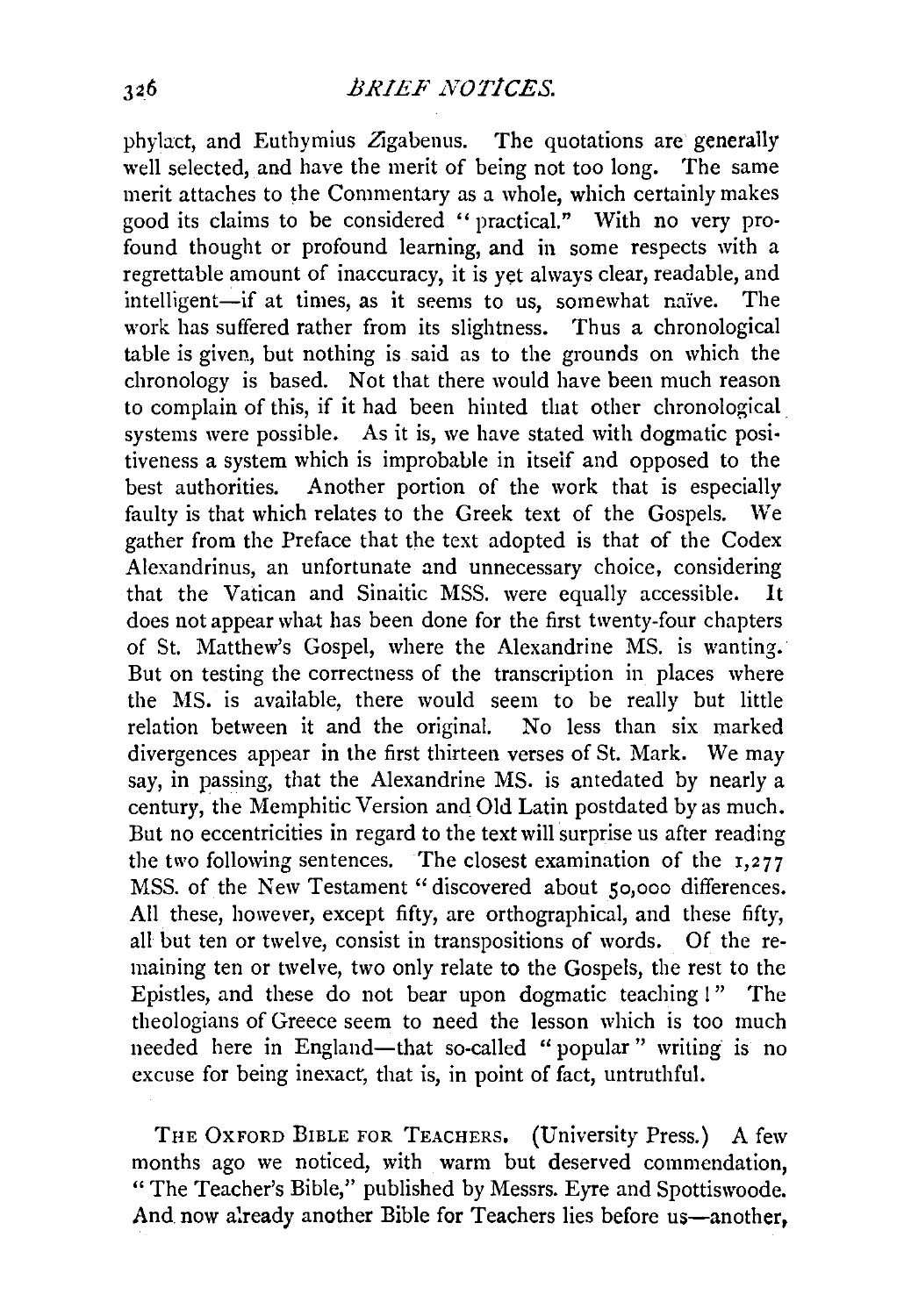and yet well nigh the same. Nothing can be more beautiful and sumptuous than this Bible, regarded merely as a book. At least in the small quarto form in which we possess it, it is a model of the printer's art and of the bookbinder's. It is a pleasure to look at it, and a still greater pleasure to handle it. But, after all, a book must be judged by its contents, and not by its external attractions. And, so far as contents are concerned, there seems at first hardly any difference between the Oxford and the London Bibles for Teachers. The resemblance between them, indeed, is somewhat suspiciously close, though possibly it admits of a very plain and easy explanation. Not only do they contain similar annotations, tables, lists, indexes, &c.; but in the Index of Subjects, and again in the Concordance, we find some insertions and some omissions common to them both, for which it is difficult to account. It is not easy, therefore, to choose between them. We are not aware which of the two was the first in the field, or we should be tempted to give the preference to that. But if we must choose, we give our vote for that of Messrs. Eyre and Spottiswoode-mainly on this ground: that while their essays on the poetry, the music, the ethnology, the plants, the animals, the weights and coins of the Bible, are signed by such distinguished names as those of Mr. Cheyne, Dr. Stainer, Mr. Sayee, Sir J. Hooker, Canon Tristram, and Mr. Madden, the Oxford Bible guarantees its notes only by the dubious general assertion that they have been prepared or revised "by eminent Oxford scholars and professors." Still the two are so nearly on a level, alike in their excellences and defects, that we would ask, Is there really any need for *two* Bibles for Teachers? It seems a waste of good work that two sets of scholars, whether eminent or not eminent, should be engaged in one and the same task ; and that the teachers of our Sunday-schools, who have so little to guide their choice, should be compelled to choose between books almost equally good.

THE THREE WITNESSES. *By Stephen Jenner*, M.A. (London: Longmans.) In this little volume-dedicated to the Dean of Peterborough-Mr. Jenner applies the method of Paley, in the *Horre Pauling*, to the writings of Peter, James, and John, the three leading witnesses to the resurrection of our Lord. He sets himself to discover from the Gospel records the characteristic and distinguishing qualities of the apostles who were our Lord's closest personal friends. He then traces these same characteristic and individualizing qualities in the Epistles ascribed to them-in their references to special incidents in the life of Christ by which they were severally impressed, in